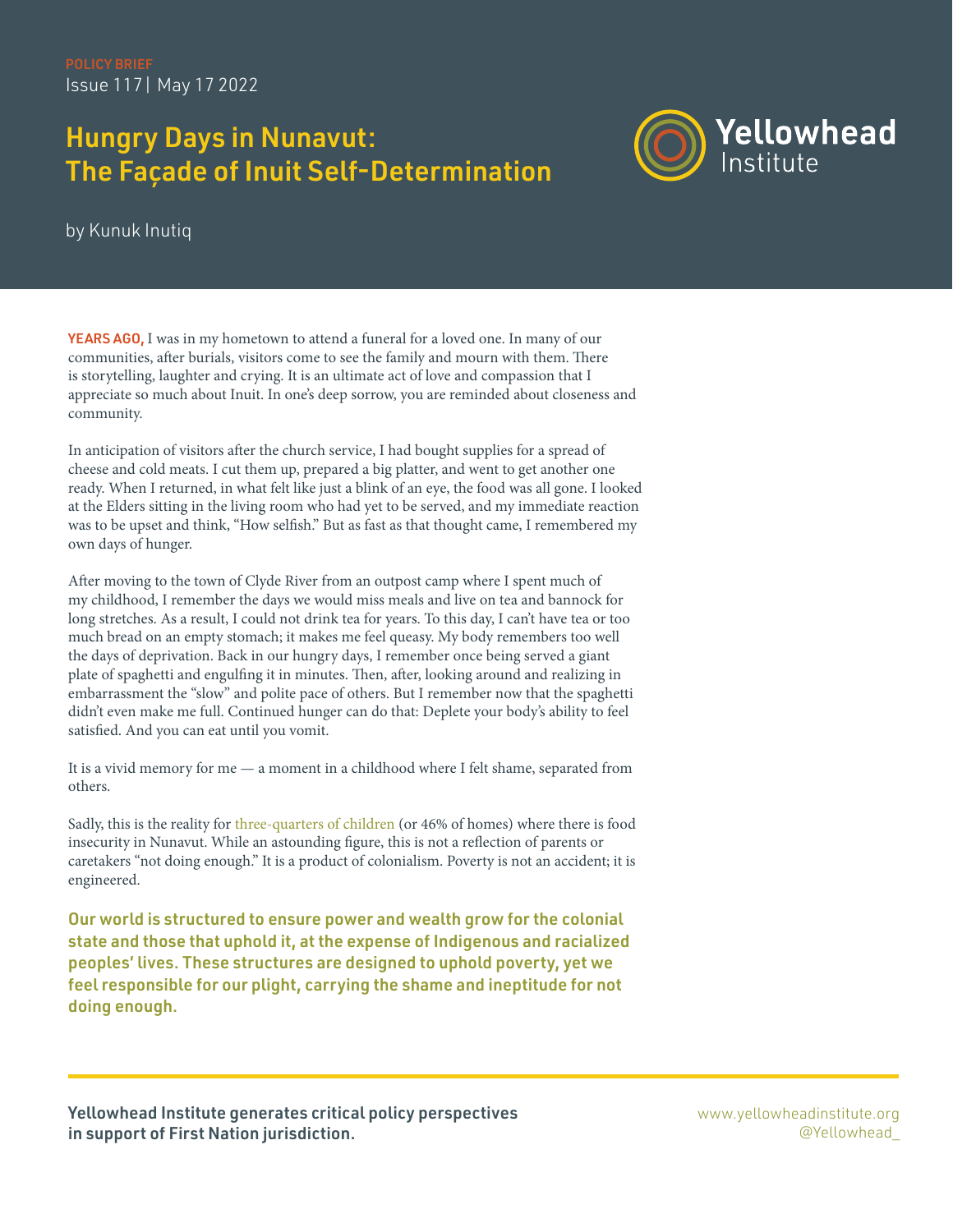#### A FAÇADE OF INUIT SELF-DETERMINATION

Inuit negotiators worked hard for over 20 years to realize a governance structure they thought would protect Inuit culture and improve Inuit lives. They achieved what they could within the limitations of the Canadian system that offers few material rights to Indigenous people: A land claim and a new territorial government with a consensus-based Westminster-style government.

Nunavut means "our land" or "our homeland"— a name given to a new jurisdiction in Canada as a strong statement of reclamation of land and ourselves. We Inuit said, "This is our homeland!"

On the surface, Inuit in Nunavut look like they have achieved self-determination through a public government model that serves the majority of Inuit, with land claim rights that are to be implemented.

## However, the assumption that the public government is a form of selfdetermination is a farce: Inuit interests have not been served by the government because Inuit lives have not improved. What we have is a façade of self-determination where senior bureaucracy is made up of 85% non-Inuit upholding a system that benefits settlers.

In many areas, Inuit quality of life has declined or has stayed the same, including the basic needs for food security and housing. Nunavut Inuit face a severe housing crisis. Income remains low (non-Inuit make almost five times more on average, according to the 2016 census), and Nunavut has a very young population (or high growth population). Raising standards of living has to factor in looking after children and youth by making sure they are receiving their basic needs and being raised with the Inuit child rearing practices of Inunnguiniq. That is, striving to raise children to be healthy and productive parts of society — [not pushing students out of school](https://www.tunngavik.com/files/2019/04/NuLinguicideReportFINAL.pdf) by disrespecting Inuit language and way of life, as is currently the case.

Hunting society amid an extraction economy is a recipe for conflict, and the mining economy more often wins as the system favours it. Canada's food policies and programs are agricultural systems-based, which is also incongruent to the Inuit hunting way of life. Moreover, with the hangover and related damage of anti-fur and anti-sealing campaigns of the 1970s and 1980s — led by environmental groups such as Greenpeace — the idea that hunting is barbaric still pervades.

This state of affairs raises the question: Who is actually benefiting from Nunavut?

#### WHO BENEFITS IN NUNAVUT?

I think we have to confront the reality that Nunavut is for Southern Canada — for these transient settlers I refer to as "incomers." In other words, Nunavut is still very much a colony; it is a place for others to generate wealth from our lands and resources and leave the scraps and waste for the Inuit. Consider our contemporary reality:

In addition to the wage gap mentioned (incomers making five times that of Inuit), economic leakage is a major problem in Nunavut, where wages and purchase of supplies go directly south. Most Government of Nunavut (GN) procurement contract expenditures go [outside the](https://www.gov.nu.ca/procurement-and-contract-services)  [territory](https://www.gov.nu.ca/procurement-and-contract-services). In the ten fiscal years between 2010–2020, 61% of procurement expenditures went outside Nunavut; in 2019-2020, 76% went to firms outside of Nunavut. Between 2015-2020, GN sent over \$1.4B south.

A [study](https://assembly.nu.ca/sites/default/files/TD-433-5(2)-EN-NHC-Construction-Cost-Review-July-2021.pdf) commissioned by Nunavut Housing Corporation on housing construction costs found that 60% of costs associated with building housing units flow directly to the south in both labour and materials. If modular or semi-modular homes are considered, then the economic leakage is even more for modular models: 83% of spending flowing south.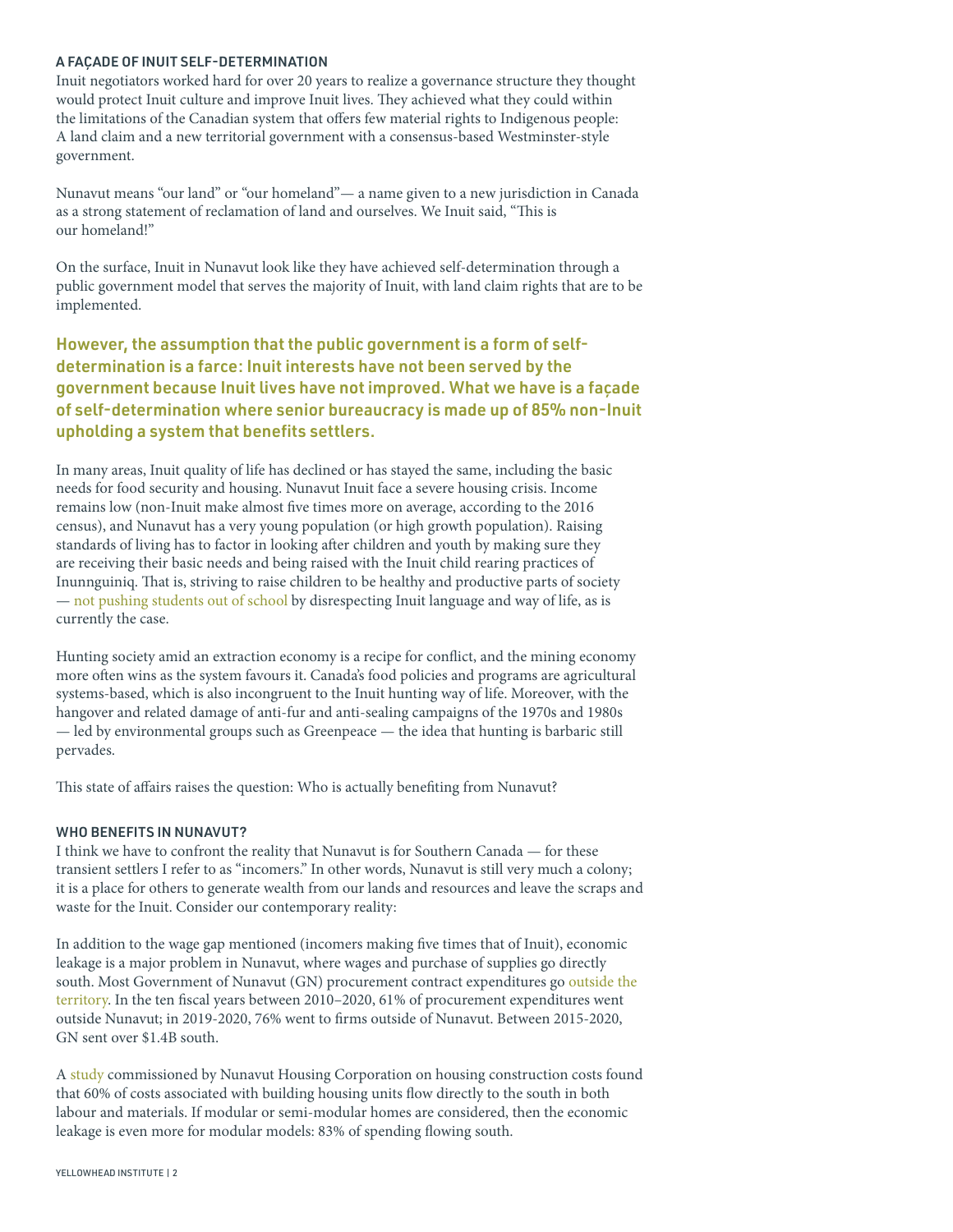Another company that reaps huge profits is the Northwest Company. Is there a clearer indication of colonial supply chains than the monopoly known as the Northern? While it provides almost all communities with retail and grocery outlets, this singular operation also exploits staff and overcharges consumers. Southerners complain of recent grocery inflation; Inuit have never known non-inflationary shopping. In the last two years, the Northwest Company reported a gross profit of over [\\$700 million each year.](https://www.northwest.ca/investors/annual-filings) Strikingly, the Northern is one monopoly among many in the territory.

And then there is mining. While a relatively recent phenomenon in Nunavut, companies like Baffinland and Agnico Eagle Mines are reporting billions in profit. Agnico made \$2.067 billion in 2021. By comparison, the Government of Nunavut's net spending for the 2020–21 fiscal year was \$2.584B. Obviously, Inuit benefit — there is employment in the mines and revenue sharing agreements — but it has to be acknowledged that the premise of these companies is to send profit from Nunavut.

With social and economic desperation and limited economic opportunities, the potential for tension within Inuit society is always present. We end up fighting over whether a mining activity should proceed or if we should stay economically deprived and try to protect a hunting way of life. The system is built to produce internal strife.

### MEASURING LAND CLAIM AGREEMENT SUCCESS

When the Nunavut Agreement was signed, the Canadian narrative was that it represented the largest land ownership by an Indigenous group in the world. We bought that line, and many of us probably repeated it. Still today, we hear Inuit say "Nunavutaaratta" or "when we acquired Nunavut," as if it was not our land to begin with. The public government with an Inuit majority population was celebrated as one of Canada's greatest successes in their relationship with Indigenous People. Many academic books and articles have been written — without Inuit input — repeating the myth. Today, the Canadian Government's Crown Indigenous and Northern Affairs of Canada (CIRNAC) website describes the Government of Nunavut as a form of selfgovernment.

Like other land claim agreements, about 11% of our claim area (or the territory of Nunavut) is Inuit-owned, 8% of the subsurface is Inuit-owned, and the rest is above ground. Put another way, 89% of "our land" is actually Crown land with small amounts of municipal land. Moreover, our comprehensive land claim agreement, Article 2.12.1, states that federal, territorial, and local laws shall apply to Inuit-owned lands. This includes the free entry system, which means miners have the right to enter virtually all land and register a claim for minerals.

Basically, under the Nunavut Agreement, our relationship with the land is defined by Canadian law, which itself emerged from a philosophy that views our lands as terra nullius ("empty land"). But it also means our economic system relies on exploiting the land and environmental destruction. It is no wonder deprivation and poverty are a mainstay in the current system: Our well-being is a reflection of the prospects we are given.

There are features of the land claim meant to serve as a check on these exploitative impulses and reinforce Inuit values instead. But they have either not been fully implemented or not implemented at all.

For instance, the Nunavut Land Use Plan, that is supposed to identify how or when lands are to be used, does not exist and has been in development inertia for years. Land claim mandated Inuit employment within governments is supposed to be at 85% but has never increased more than 55%, including managerial positions (the supposed mechanism to integrate Inuit thought into government). Inuit participation in social and cultural policy has never been integrated into decision-making processes. In procurement processes, true Inuit businesses, not shell